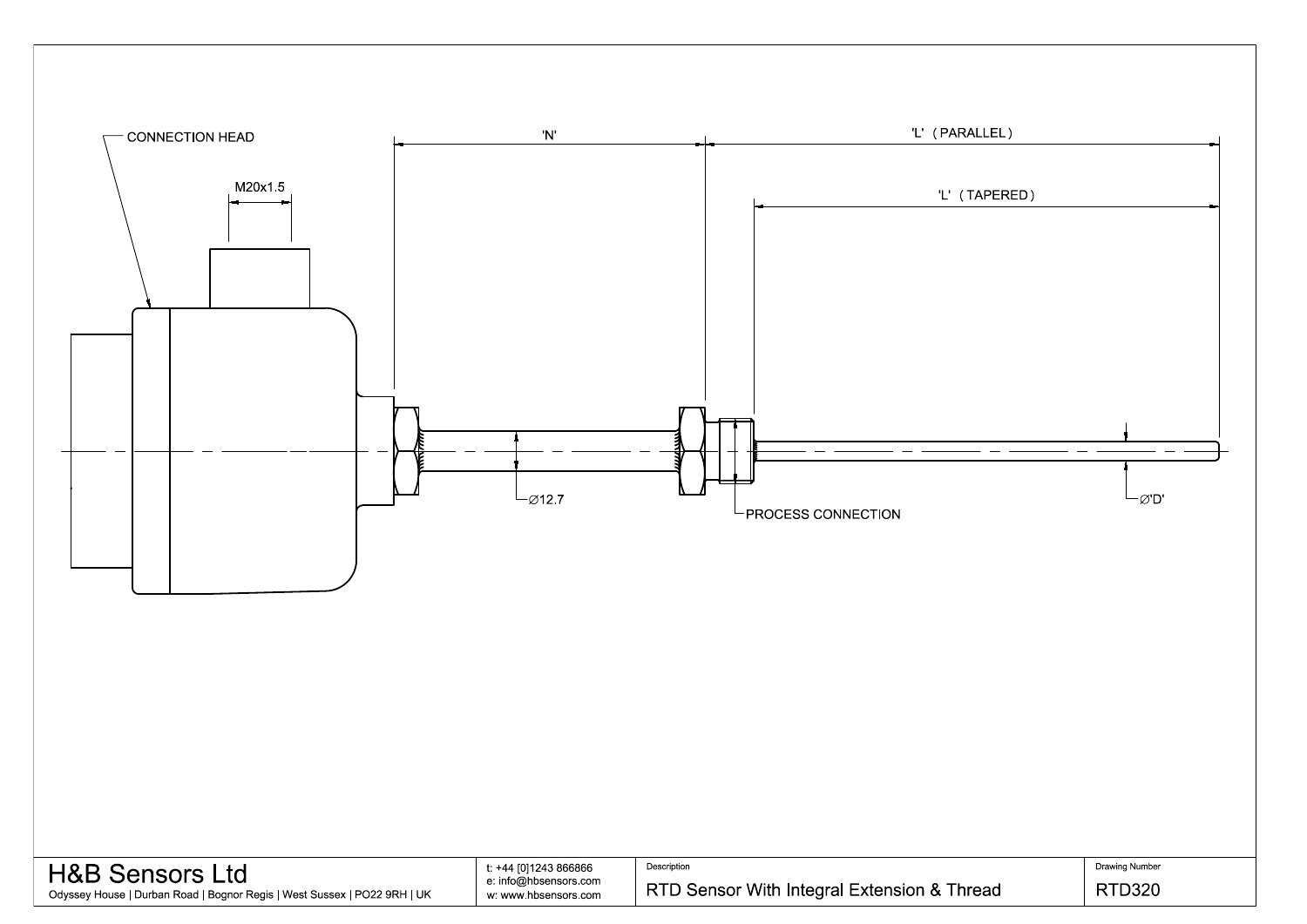

| <b>RTD320 - RTD Sensor with Integral Extension &amp; Thread</b>                                                | <b>RTD320</b> |
|----------------------------------------------------------------------------------------------------------------|---------------|
| <b>Sensor Configuration</b>                                                                                    |               |
| Simplex                                                                                                        | S             |
| <b>Duplex</b><br><b>Triplex</b>                                                                                | D<br>Τ.       |
| <b>Sensor Wiring</b>                                                                                           |               |
| 2 Wire                                                                                                         | 2             |
| 3 Wire                                                                                                         | 3             |
| 4 Wire                                                                                                         | 4             |
| <b>Sensor Type</b>                                                                                             |               |
| Pt100                                                                                                          | 100           |
| Pt1000<br><b>Sensor Class</b>                                                                                  | 1000          |
| Class B                                                                                                        | в             |
| Class A                                                                                                        | A             |
| $1/3$ DIN                                                                                                      | З             |
| $1/5$ DIN                                                                                                      | 5             |
| $1/10$ DIN                                                                                                     | 10            |
| <b>Sheath Material</b>                                                                                         |               |
| 316 Stainless Steel<br>Sheath Diameter Ø                                                                       | 316           |
| 6mm                                                                                                            | 6             |
| Xmm                                                                                                            | x.            |
| Sheath Length (L)                                                                                              |               |
| Xmm                                                                                                            | X.            |
| <b>Extension Length (N)</b>                                                                                    |               |
| 75 <sub>mm</sub>                                                                                               | 75            |
| Xmm<br><b>Thread Size</b>                                                                                      | X.            |
| $\frac{1}{4}$ "                                                                                                | 14            |
| 1/2''                                                                                                          | 12            |
| $3/4$ "                                                                                                        | 34            |
| 1 <sup>''</sup>                                                                                                | 1             |
| $M20 \times 1.5$                                                                                               | M20           |
| <b>Thread Type</b>                                                                                             |               |
| <b>BSPP</b><br><b>BSPT</b>                                                                                     | ВP<br>BТ      |
| <b>NPT</b>                                                                                                     | NΤ            |
| Metric                                                                                                         | м             |
| <b>Approvals</b>                                                                                               |               |
| ATEX/IECEx Exia II 1 GD                                                                                        | IA            |
| ATEX/IECEx Exd II 2 GD                                                                                         | <b>XD</b>     |
| None                                                                                                           | X             |
| <b>Connection Head</b>                                                                                         | 11            |
| Type 11 (Aluminium)<br>Type 16 (Aluminium)                                                                     | 16            |
| Type 44 (316 Stainless Steel)                                                                                  | 44            |
| Type 46W (Plastic)                                                                                             | 46W           |
| Type 55/A (Aluminium)                                                                                          | 55A           |
| Type 55/S (316 Stainless Steel)                                                                                | <b>55S</b>    |
| <b>Termination</b>                                                                                             |               |
| 150mm Tails                                                                                                    | TA            |
| <b>Ceramic Terminal Block</b><br>HBS4100 Temperature Transmitter                                               | TB<br>41      |
| HBS4400 Temperature Transmitter (Exia)                                                                         | 44            |
| HBS4600 Temperature Transmitter (Exia, HART)                                                                   | 46            |
| HBS5500 Temperature Transmitter & Indicator (HART)                                                             | 55            |
| HBS5600 Temperature Transmitter & Indicator (Exia, HART)                                                       | 56            |
| <b>Indicator</b>                                                                                               |               |
| HBS3300                                                                                                        | 33            |
| HBS3700 (Battery Powered)                                                                                      | 37<br>55      |
| HBS5500 Temperature Transmitter & Indicator (HART)<br>HBS5600 Temperature Transmitter & Indicator (Exia, HART) | 56            |
| H&B Sensors Ltd   Odyssey House   Durban Road   Bognor Regis   West Sussex   PO22 9RH   UK                     |               |

Tel: +44(0)1243 866866 | Email: info@hbsensors.com | hbsensors.com

Registration # 1448023 (England & Wales) | VAT # GB321828666